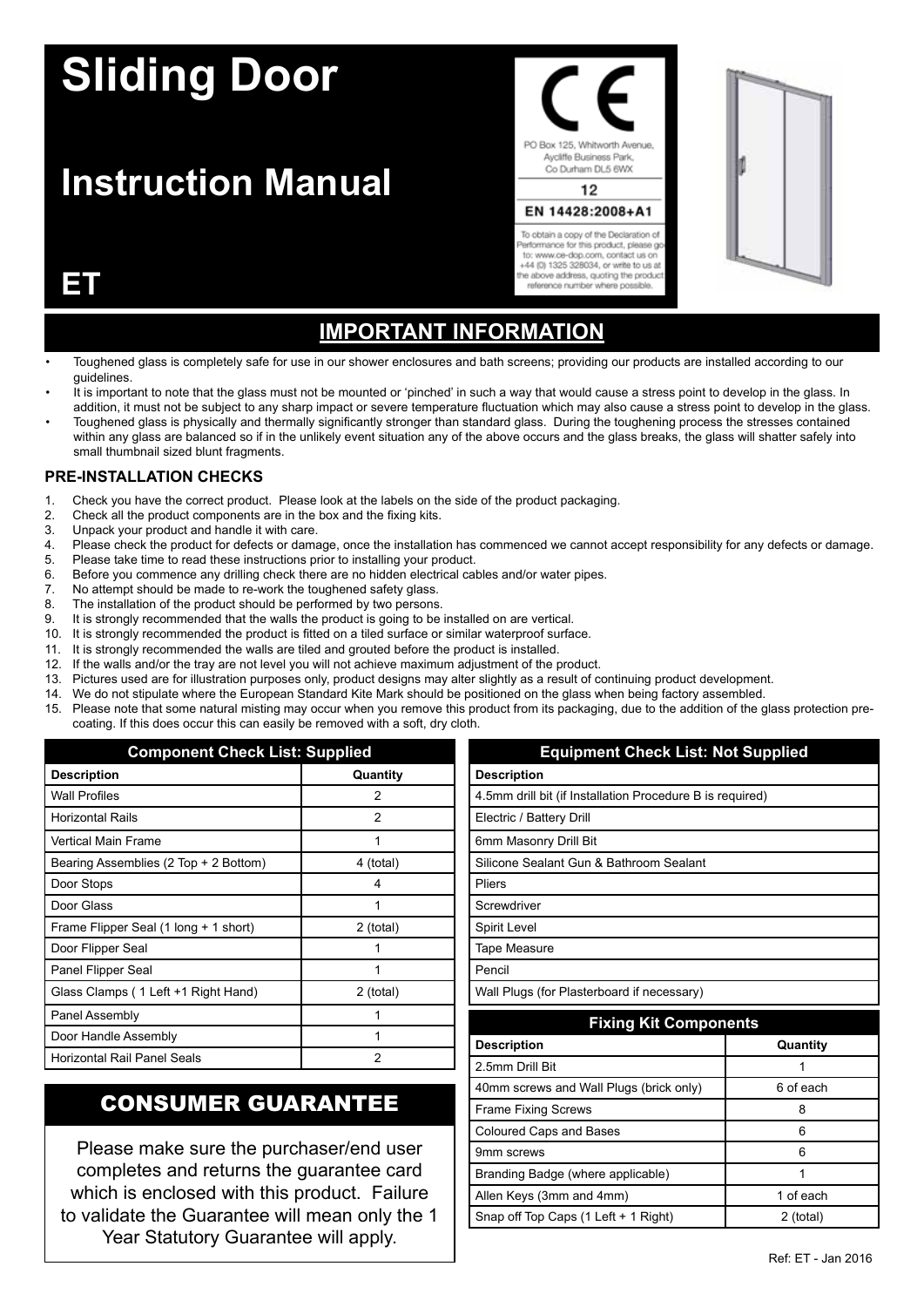### **Step 1 - Preperation**

NOTE: The Sliding Door is designed to fit into an alcove between two tiled walls (as shown below) or with a return panel.



1. Ensure the tray is completely level and check for any movement by standing in it - correct as necessary.

**• Please ensure that the tray is installed as per the manufacturers instructions.**

2. Seal the tray fully along the tiled walls prior to installation with a bathroom sealant (not supplied).

Prior to fitting the enclosure and when the sealant has fully cured, spray the shower handset over the **joints and check for any leaks.**

- 3. IMPORTANT: Prior to installing/attempting to fit the Sliding Door into an alcove measure the opening at the top, middle and bottom after all tiling and grouting has been done. Check this against the dimensions given in the table shown above to see if your alcove meets the criteria.
	- **Check the plumbing for leaks.**
	- **• Do not plasterboard over the tray.**

Do not grout the tiles when the enclosure has been fitted as the grout may discolour the aluminium.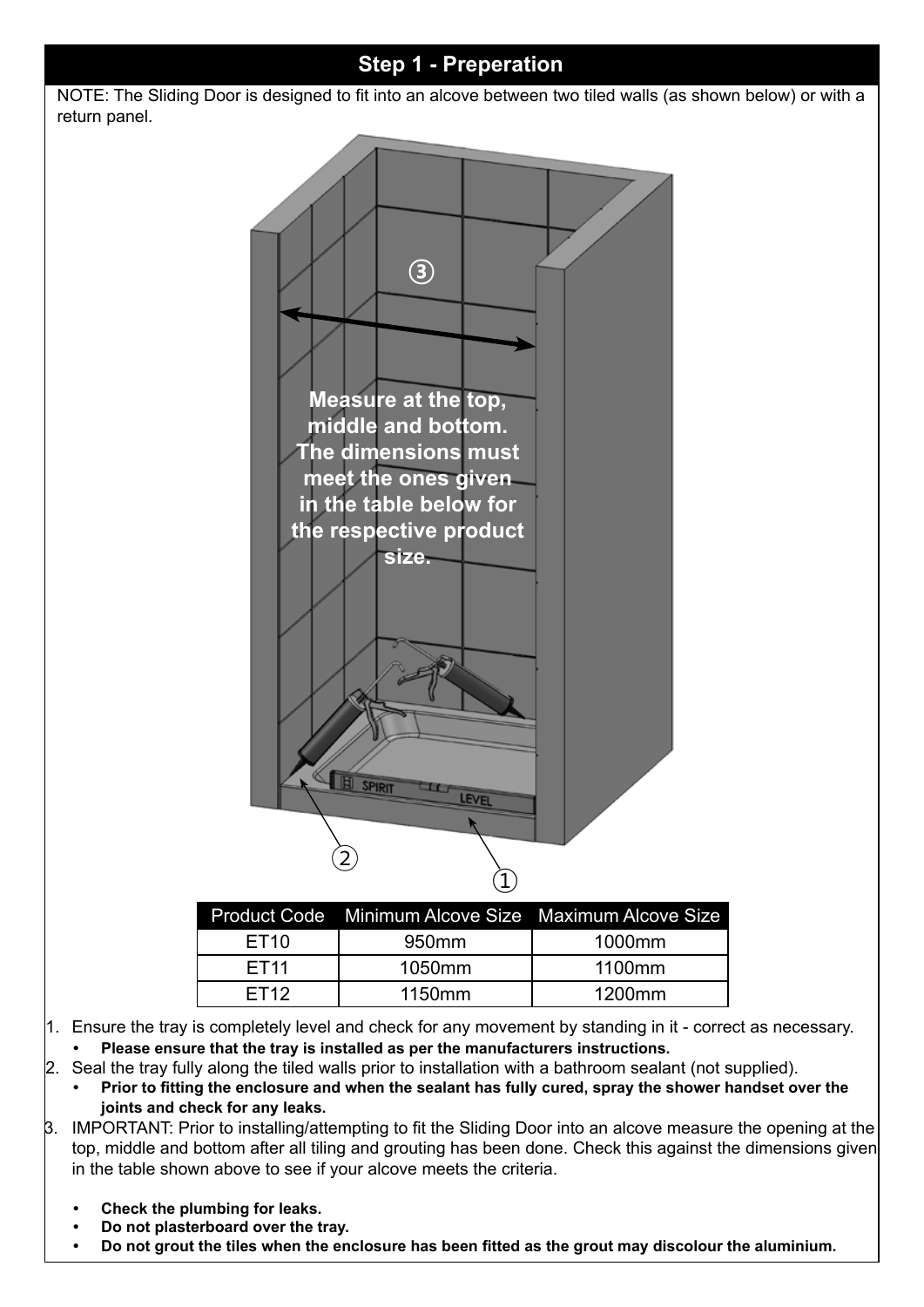### **Step 2 - Fitting 1st Wall Profile (Alcove)**

Note: If this product isn't being fitted in an Alcove but with a return panel then both wall profiles can be fitted now following the procedures below.





- ⑤
- 1. Decide which side of the alcove the fixed/panel side of the enclosure is to be fitted. Drill three 4.5mm holes into the U-Channel on the wall profile, approximately 100mm from each end and the last one positioned in the centre.
- 2. Place the wall profile 15mm in from the outside of the tray, the lip section of the wall profile must face inward towards the shower. Make sure the wall profile is completely vertical using a spirit level and mark the wall through the slots with a pencil.
- 3. Drill the wall with a 6mm Masonry Drill Bit (not supplied) where the Wall Profile is to be positioned. Fit the Wall Plugs supplied (if going in to a brick or block wall). If going into a plasterboard wall you will need to purchase appropriate wall fixings. Wipe clear all debris from the Tray before referring to the next stage.
- 4. Where the Wall Profile is to be positioned on the Tray, place a bead of Bathroom Sealant (not supplied) the width of the Wall Profile along the tiled wall. Screw the Wall Profile to the wall with 40mm Screws (supplied). Do not over tighten the screws into the Wall Profiles as this will misshape the Wall Profile. Ensure the Wall Profile stays completely vertical throughout this procedure using a Spirit Level.
	- Failure to carry out this procedure correctly can result in serious water damage and is not covered by the **Guarantee.**
	- No sealant should be present between the Wall Profiles and the tiled walls vertically prior to screw fixing.
- 5. Seal the gap on the inside between the Tray and Wall Profile with a Bathroom Sealant (not supplied). Failure to carry out this procedure correctly can result in serious water damage and is not covered by the
	- **Guarantee.**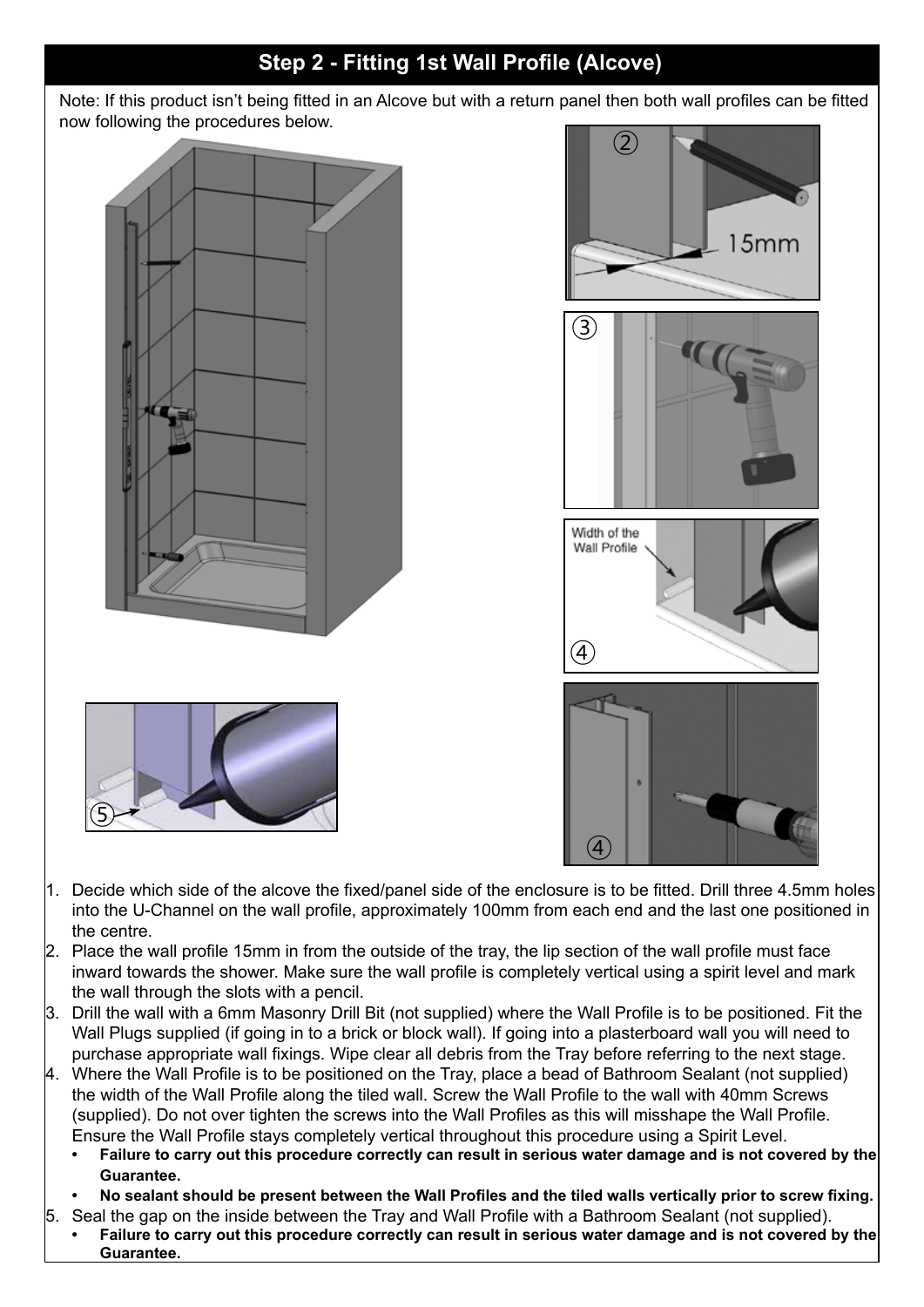# **Step 3 - Preparing the 2nd Wall Profile (Alcove)** NOTE: This Wall Profile is to be fitted to the side of the alcove where the door opening is to be.  $\mathcal{L}$  $15mm$ ② Lip Lip

- 1. Take the remaining wall profile and drill three 4.5mm holes into the lip, approximately 100mm from each end and the last one positioned in the centre.
- **• Drill the holes through the face that goes to the wall - deburr all holes.**

 $\bigcirc$ 

 $\overline{\text{3}}$   $\overline{\text{2}}$   $\overline{\text{2}}$ 

- 2. Place the wall profile 15mm in from the outside of the tray so that it matches the 1st wall profile, the lip section of the wall profile must face inward towards the shower. Make sure the wall profile is completely vertical using a spirit level and mark the wall through the slots with a pencil.
- 3. Drill the wall with a 6mm Masonry Drill Bit (not supplied) where the Wall Profile is to be positioned. Fit the Wall Plugs supplied (if going in to a brick or block wall). If going into a plasterboard wall you will need to purchase appropriate wall fixings.
	- IMPORTANT: Do not fit the wall profile at this stage, it will be fitted to the wall later in the installation.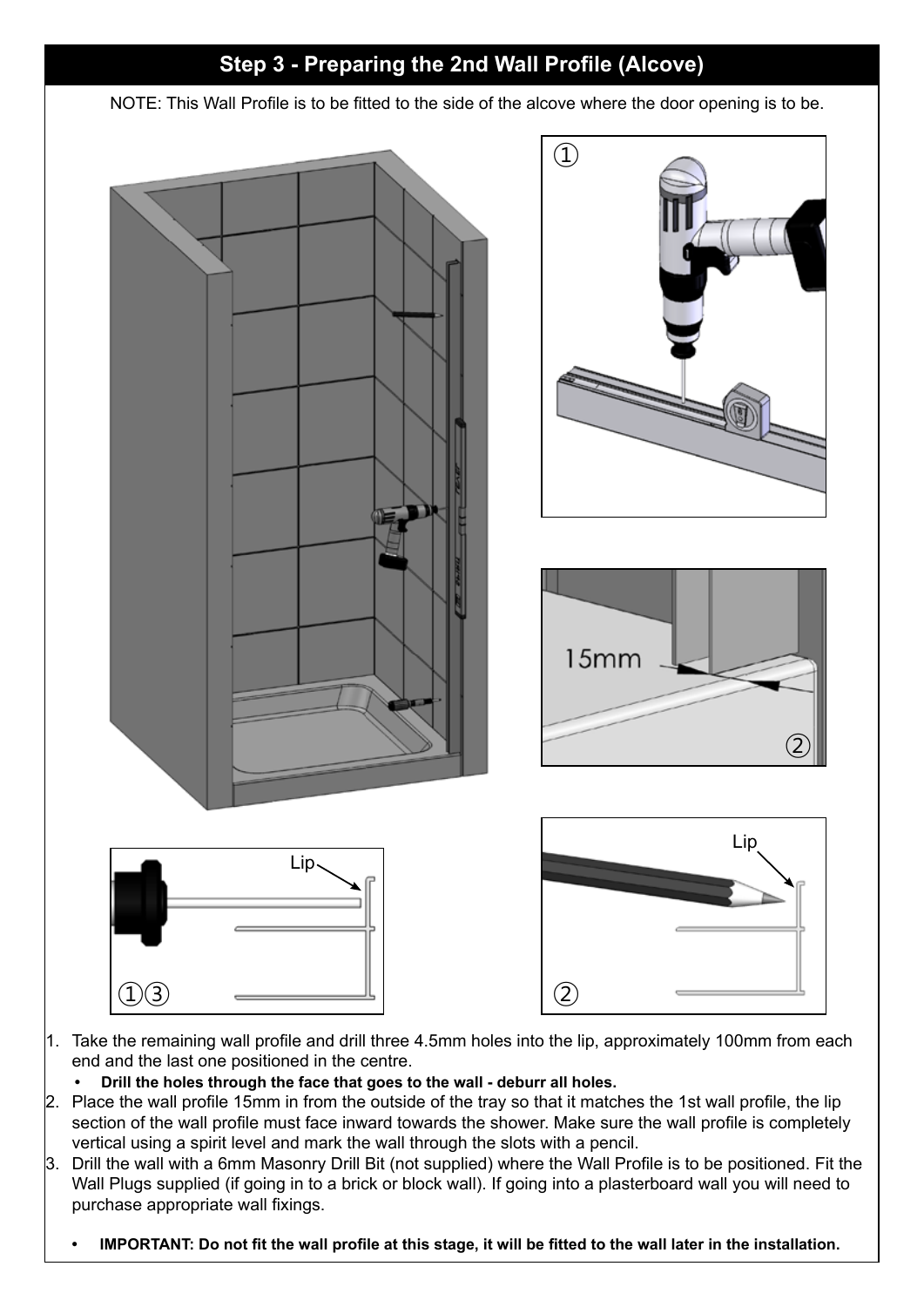### **Step 4 - Assembling the Frame**



- 3. With the Panel Seals in position between the glass and Horizontal Rails screw fix the frame together using the screws provided.
- **• IMPORTANT: Please use lubricant and a hand screwdriver to NOT over stress the screws.**
- 4. Screw fit the glass clamps to both Horizontal rails securing the glass in place (Note: the glass clamps are handed - left hand shown). Ensure the plastic pad is between the top of the glass and the clamp.
- 5. Seal the gaps in the glass clamps with silicon sealant to prevent leaking from this area.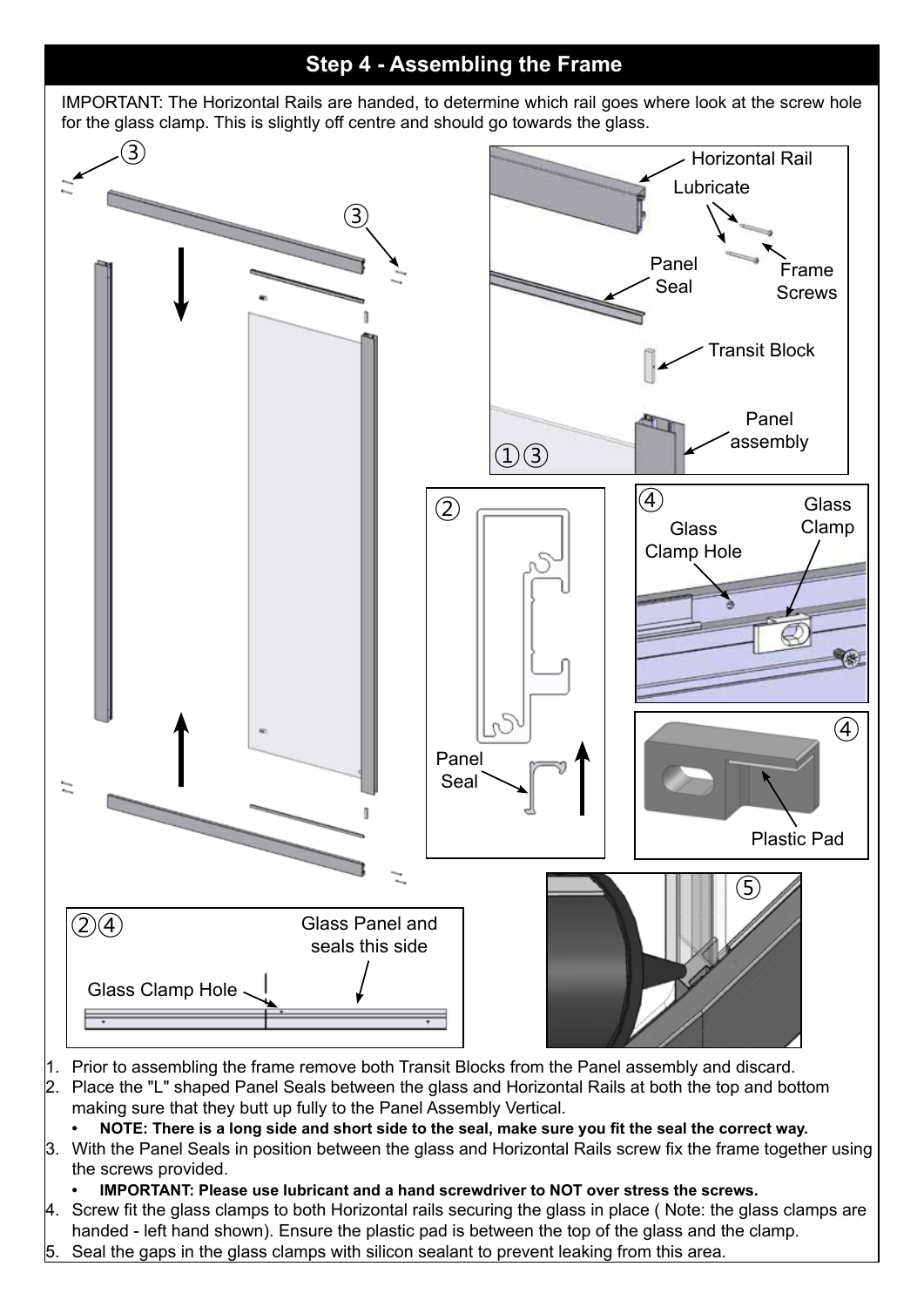### **Step 5 - Installing the Frame and Fixing the 2nd Wall Profile (Alcove)**

NOTE: The stages below will require 2 people to carry them out. On stage 4 when lifting the Frame to seal the inside of the 2nd wall profile place a wooden chock or similar between the enclosure and the top of the tray to prevent it from falling and causing injury (carefully remove when done).



- 1. Prior to fixing the 2nd wall profile apply a bead of Bathroom Sealant (not supplied) the width of the wall profile where it meets the tiled wall and tray at the bottom.
- 2. Carefully place the Frame over the already fitted (1st) wall profile which you decided in Step 2 and push fully together.
	- **• NOTE: The Wall Profile fits inside the Frame Vertical .**
- 3. Place the 2nd Wall Profile over the other end of the Frame as far as it will go and then push it back to the wall. Fit the screw bases to the 40mm screws and screw fix through the lip and fit the coloured cover caps.
- 4. Carefully lift the Frame and seal the gap on the inside between the Tray and Wall Profile with a Bathroom Sealant (not supplied).
	- IMPORTANT: Failure to carry out Stages 1 and 4 can result in serious water damage and is not covered **under the terms of the guarantee.**
	- **• Ensure that the panel end of the enclosure is fitted to your 1st wall profile.**
	- The wall profiles must be completely vertical (the bubble on the Spirit Level must be in the centre of the 2  **lines).**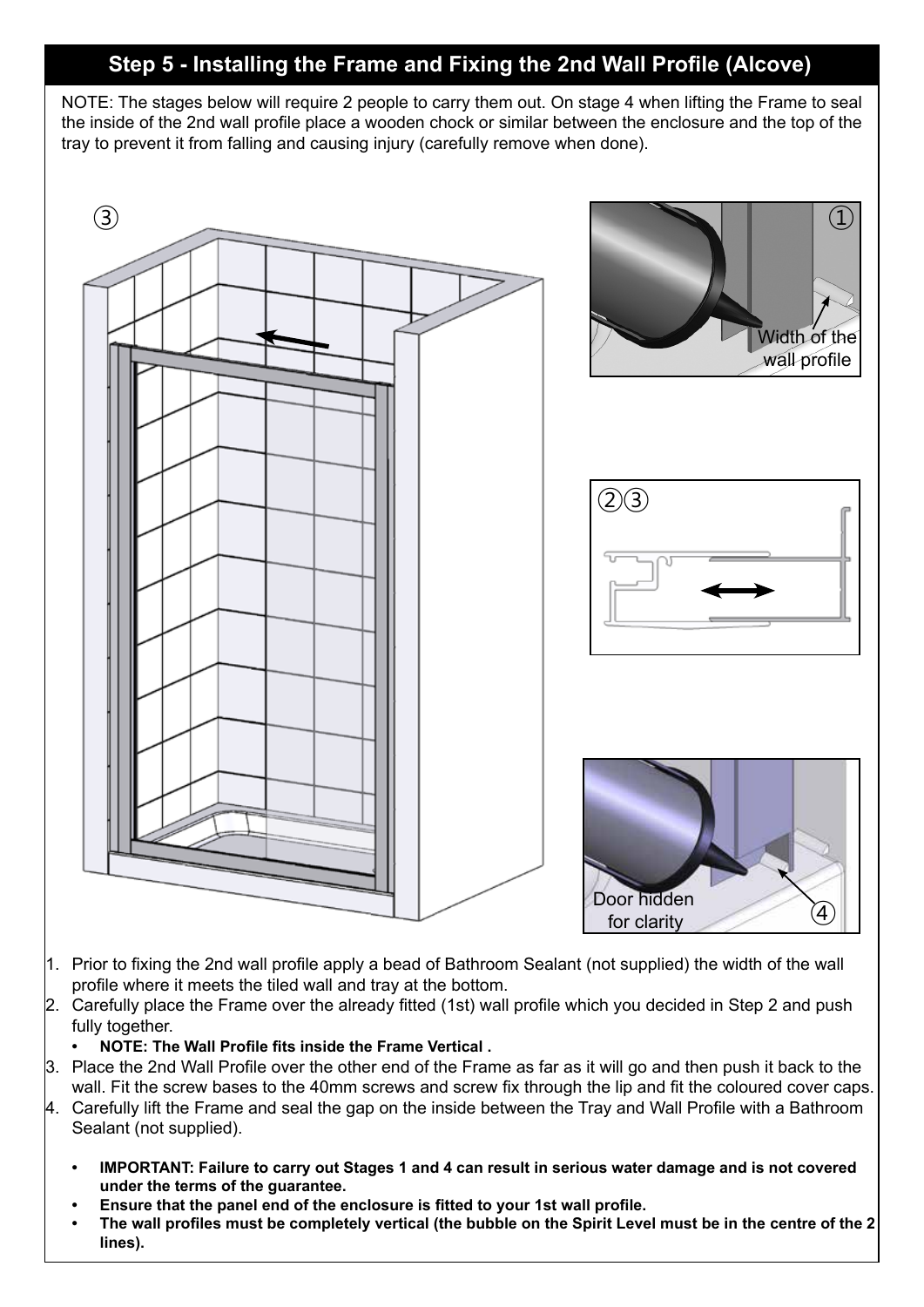

- **• IMPORTANT: There must be a minimum of 6mm for fixing.**
- 2. With a Spirit Level keep the framework completely vertical then drill 3 holes in each frame vertical profile approximately 100mm from the top and bottom and one in the centre into the Wall Profiles with the 2.5mm drill supplied.
	- Ensure the Frame is completely vertical (the bubble on the Spirit Level must be in the centre of the 2  **lines).**
- 3. Place the bases onto the 9mm screws and screw fix the frame to the wall profiles and check that the Frame is still vertical, when satisfied push on the cover caps.
- $\vert$ 4. Slide the Frame Flipper Seal into the Frame vertical, trim to length if required.
- 5. For extra water integrity a longer Frame Flipper Seal has been included, if required replace the existing one by sliding it from the frame and insert the longer one ensuring the flipper faces inward towards the shower.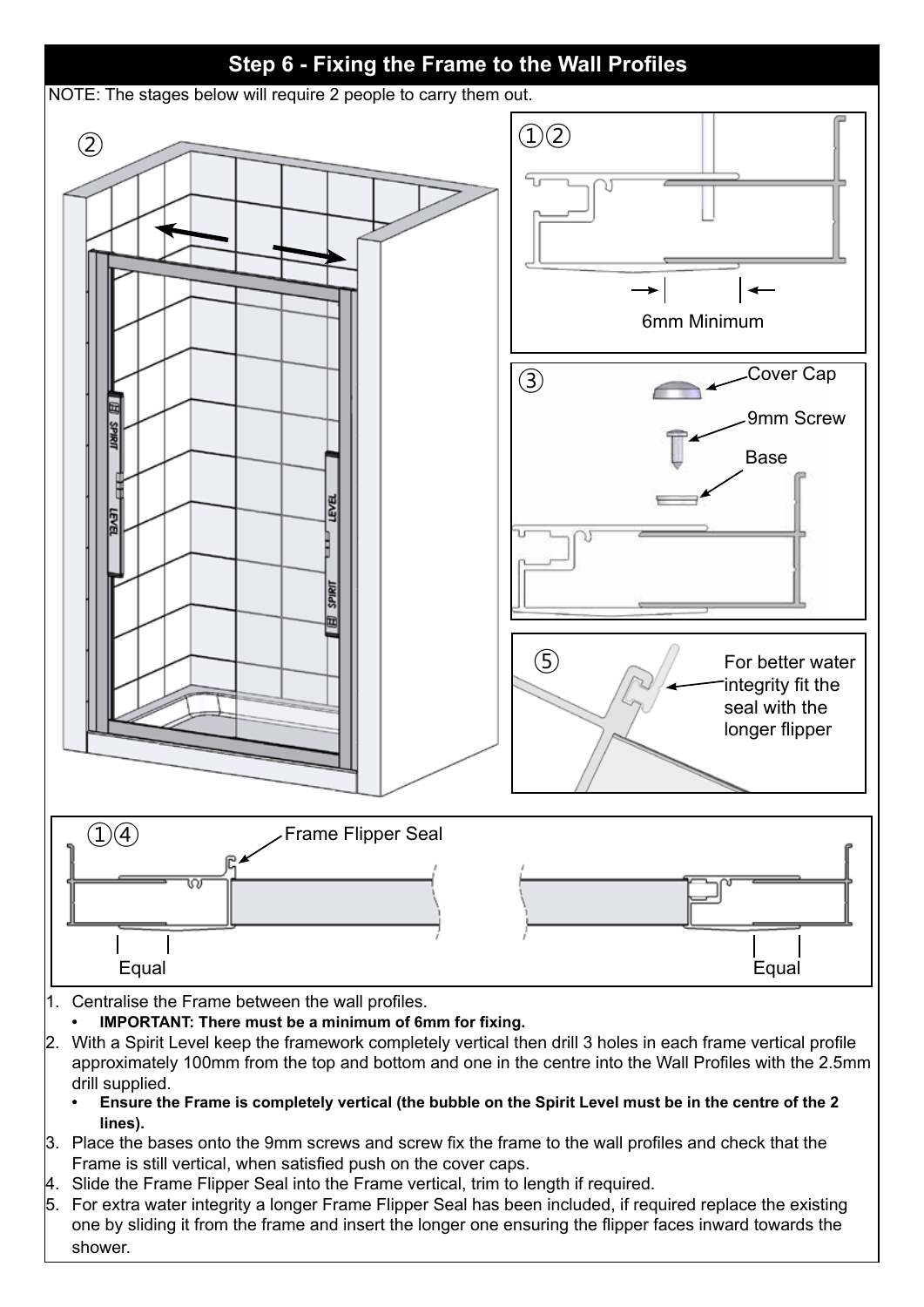

- 1. Place the Door Glass onto a level scratch free surface.
- 2. Carefully dismantle the Bearing Assemblies, place the gasket on the outside of the glass (Bearing Side) then re-assemble onto the Door Glass. Make sure you have the correct bearings at the top and bottom and that the wheels are on the outside of the glass.
	- IMPORTANT: Fit the Bearing Assemblies to the door using a hand screwdriver only (Do NOT use a Drill).
	- **• NOTE: The bottom bearings have a domed plunger.**
- 3. Dismantle the Handle and reverse fit onto the Door Glass ensuring that the gaskets are fitted correctly to protect the glass and that the screws are on the inside of the door. Fit the screw Cover Caps.
- 4. Carefully place the assembled door inside the tray. With the Door the correct way round offer the Top Bearings into the top Horizontal Rail, when in position lower the Door and press the plungers down on the Bottom Bearing assemblies so that the Door can be placed into the Bottom Horizontal Rail.
	- NOTE: When fitting to the top offering the door at a slight angle will make it easier to fit into the rail.
- 5. There is a screw in the Top Bearings for adjustment purposes, adjust as necessary to align the Door.
- 6. When satisfied with the fitting of the Door fit the Inner Bearing Covers.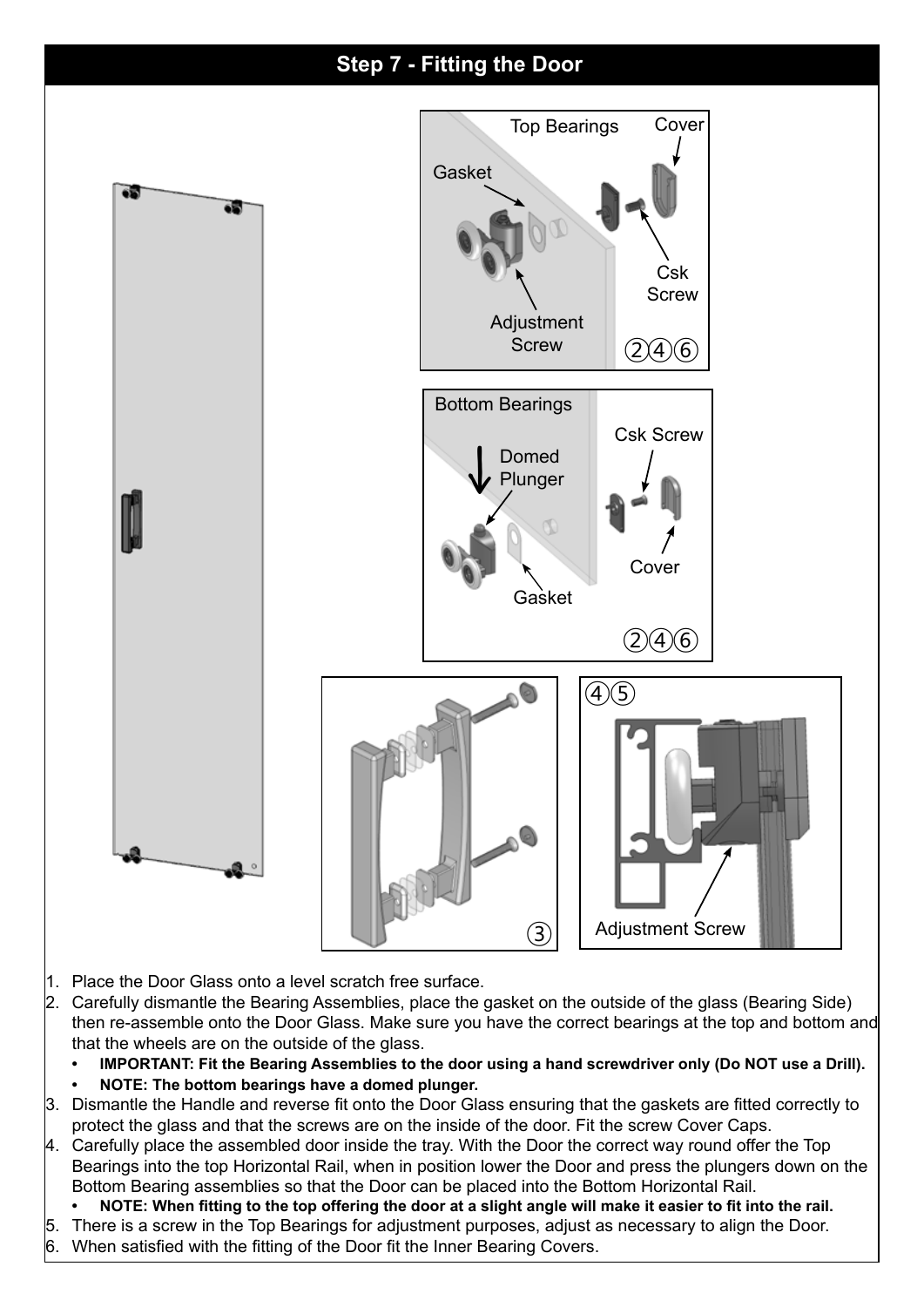

- IMPORTANT: Failure to carry out stages 1 and 2 may result in serious water damage and is not covered **under the terms of the guarantee.**
- DO NOT seal the base of the product to the inside, failure to comply may result in the product leaking.
- **• Allow 24 hours for the sealant to fully cure prior to using the shower.**
- $3.$  The Top Caps have grooves and can be shortened by snapping off at these points. Fit the Top Caps.
- Add a small amount of sealant between the faces of the caps and verticals will help keep them in place.  $4.$  Fit the door and panel flipper seals onto the edge of the glass.
- 5. Place the branding badge in a prominent position on a none moving part of aluminium.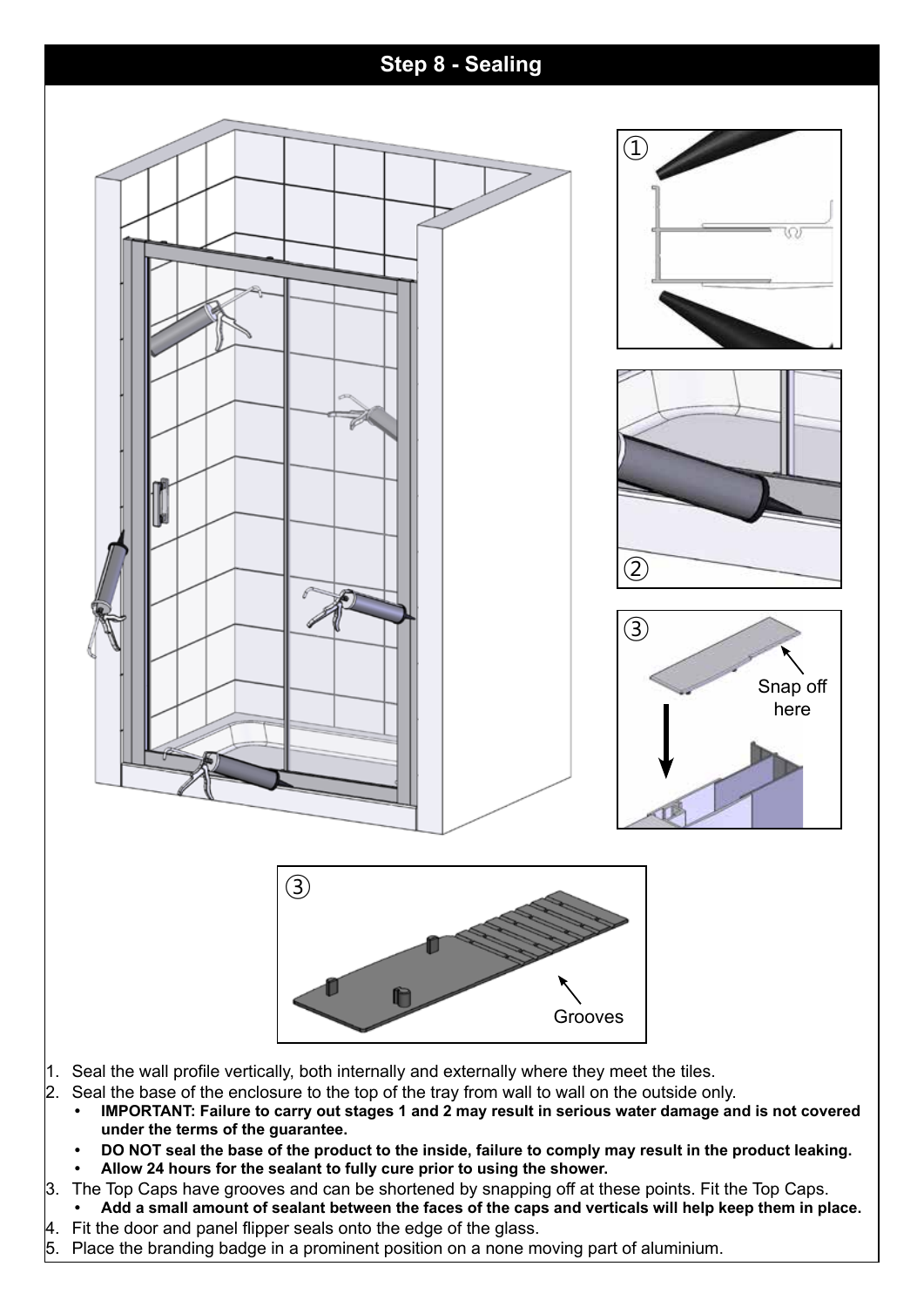

| 2  | Vertical Main Frame        |   | 12 | Door Stops                         | 4              | 22 |  |
|----|----------------------------|---|----|------------------------------------|----------------|----|--|
| 3  | Top Cap (Left Hand)        |   | 13 | <b>Horizontal Rail Panel Seals</b> | $\overline{2}$ | 23 |  |
| 4  | Frame Flipper Seal (Short) |   | 14 | Top Cap (Right Hand)               |                | 24 |  |
| 5  | Frame Flipper Seal (Long)  |   | 15 | Panel Assembly                     |                | 25 |  |
| 6  | Door Glass                 |   | 16 | Handle Assembly                    |                |    |  |
|    | <b>Top Bearings</b>        | 2 | 17 | <b>Bottom Bearings</b>             | $\overline{2}$ |    |  |
| 8  | <b>Top Horizontal Rail</b> |   | 18 | <b>Bottom Horizontal Rail</b>      |                |    |  |
| 9  | Door Flipper Seal          |   | 19 | Glass Clamp (Right Hand)           |                |    |  |
| 10 | Glass Clamp (Left Hand)    |   | 20 |                                    |                |    |  |

### **Spare Parts**